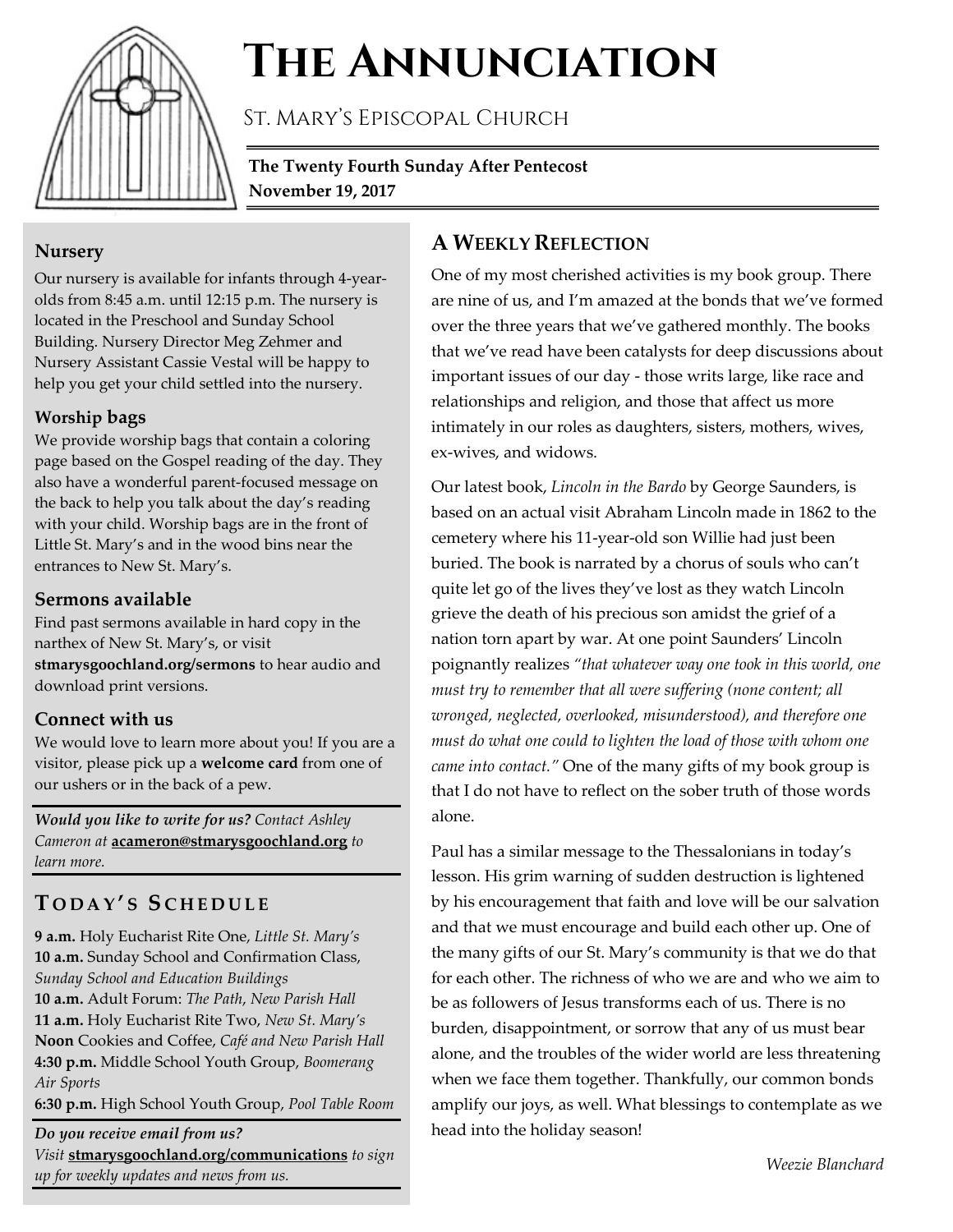WELCOME! Whether it is your first Sunday at St. Mary's, or your 401<sup>st</sup>, we're glad that you're with us. Please feel free to introduce yourself to a greeter, an usher, or one of our clergy, and **consider filling out a welcome card**. We invite you to join us on future **Sundays** at 9 a.m. for Eucharist or at 11 a.m. for Eucharist or Morning Prayer, on Wednesdays for **Noonday Prayer** at 12 p.m. in beautiful and quaint Little St. Mary's, for a **class** or **Bible study**, or for many of our other **fellowship** and **outreach** offerings. **Little St. Mary's** and **New St. Mary's** are also **open** Monday through Friday between 8:30 a.m. and 4:30 p.m. and available to you for prayer and reflection. See the back page to get a sense of what we have going on around St. Mary's.

### **ADVENT AND CHRISTMAS AT ST. MARY'S**

**Advent** is the first season of the new church year, when we prepare for Christmas, the coming of the incarnate Christ into the world. Because this is a **special season of joyfully awaiting what's coming**, you will notice different hymns and prayers in our Sunday services, and we will celebrate Holy Eucharist at both services throughout Advent and Christmas. Some other highlights of Advent and Christmas at St. Mary's include:

- **Men's Spiritual Practice** with Bob Hetherington returns during Advent on **Tuesday mornings** (November 28, December 5, 12, and 19) **at 7:30 a.m.** in the Old Parish Hall.
- *Book of Joy* book study with Andrew Moore on **Wednesday evenings** (November 29, December 6, and 13) **at 6 p.m.** in the Old Parish Hall.
- *Soul of Christmas* book study with Weezie Blanchard on **Thursday mornings** (November 30, December 7, 14, and 21) **at 10 a.m.** in the Library.
- **Evening Prayer** on **Advent Wednesdays** (November 29, December 6, 13, and 20) at **5:30 p.m.** in Little St. Mary's.
- **Pre-Advent Quiet Day on Wednesday, November 29** from 8 a.m. to 12 p.m. in Little St. Mary's.
- **Advent Wreath-Making on Sunday, December 3** at 10 a.m. in the New Parish Hall.
- **Lessons and Carols on Sunday, December 10** at 5 p.m. in New St. Mary's.

**Please note the following schedule for Christmas Eve and Christmas Day:**

- **Advent IV Holy Eucharist Rite Two** service at **10 a.m. on Sunday, December 24** in New St. Mary's
- **Christmas Eve** services on **Sunday, December 24**, will include **Children's Lessons and Carols at 4 p.m.** in New St. Mary's, **Choral Prelude and Holy Eucharist Rite Two at 7 p.m.** in New St. Mary's, and **Holy Eucharist Rite One at 11 p.m.** in Little St. Mary's.
- The **Christmas Day** service will be **Holy Eucharist Rite One at 10 a.m.** in Little St. Mary's.

#### **STEWARDSHIP**

**As of Thursday, November 16, 213 households have pledged totaling \$665,764.** The incredible part is 51% of those households increased their pledge from 2017! But our work is not yet done! **Please help us reach our goal of \$1,150,000!** There is still time to renew your relationships, revive your faith, and help us to continue to grow our parish's opportunities and missions through your time, talent, and treasure. If you have any questions or need more information, please **contact Mike Koschak** at (804) 784-5678 or *mkoschak@stmarysgoochland.org*.

#### **SPIRITUAL FORMATION AND ADULT EDUCATION**

**Men's Spiritual Practice returns for four weeks during Advent.** Bob Hetherington **invites men of all ages to participate** in a spiritual practice on Tuesday mornings **beginning November 28 through December 19 at 7:30 a.m.** in the Old Parish Hall. This offering is a one-hour time of silence, reflection, sharing, and prayer that focuses on the Gospel reading for the following Sunday.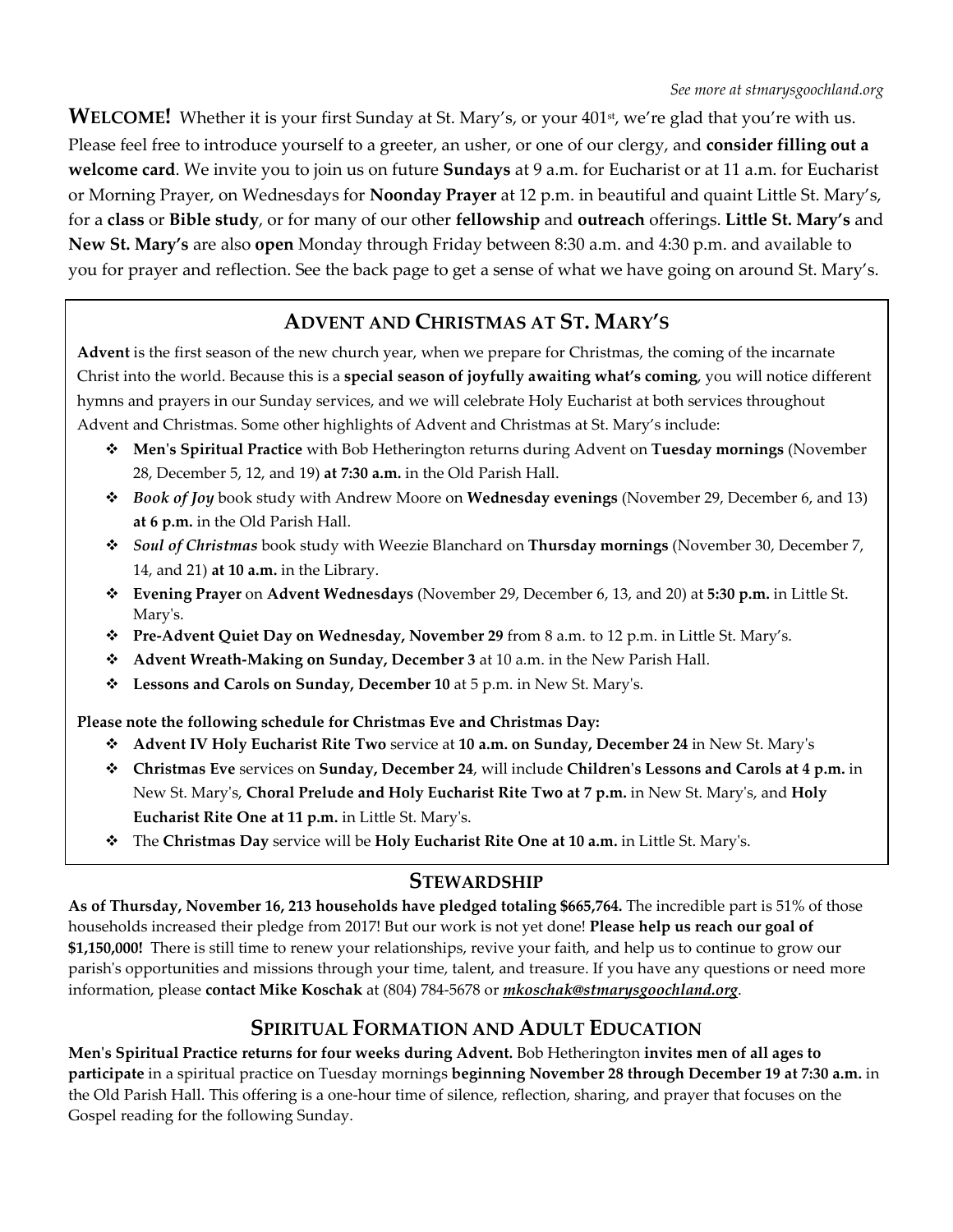As we continue to explore how we at St. Mary's tell our story, a series of Adult Forums this fall will go back to the bedrock of our faith**. Using the book** *The Path,* **we'll delve into the earliest stories from the Old Testament.** What have we forgotten from Sunday School? How can a nuanced understanding inform our faith journeys? **Join Weezie Blanchard this morning at 10 a.m. in the New Parish Hall and Andrew Moore next Sunday, November 26** as we look at the stories of Moses and the Judges. Read chapter 5 and 8 of *The Path* in preparation or just join us for lively conversation. **Pick up a copy of** *The Path* **for \$15 in the Café.**

#### **CHILDREN AND YOUTH**

**The Giving Tree goes up next Sunday, November 26** in the Dover Lounge! St. Mary's will once again **sponsor four families from the Goochland Christmas Mother** as well as collect Food Lion gift cards to be distributed for Christmas. Once the tree is up, **please grab an ornament or two with the gift needs on them.** The gifts will be **collected by Sunday, December 10.**

**Middle School Youth Group this afternoon** for all middle school (grades 6-8) students! Meet at **Boomerang Air Sports** (205 Towne Center W Blvd, Richmond, VA 23233) **from 4:30-6:00 p.m.** For more information, please contact Matt Rawls at *mrawls@stmarysgoochland.org*.

**Advent wreaths are a wonderful tradition** to incorporate into your family's celebration of the season. **Next Sunday, November 26 during the 10 a.m. forum**, we will gather to make wreaths together. We will provide oasis rings and candles, as well as a simple prayer service bulletin for you to take home to use when lighting the candles. We are **asking for the congregation to bring in cut greens to share** to complete the wreaths. There is a suggested donation of **\$15 for the materials**. If you have any questions, please contact Amelia McDaniel at *amcdaniel@stmarysgoochland.org*.

**Children's Lessons and Carols** is at 4 p.m. on Sunday, December 24. We are busy getting ready for one of our dearest services of the year. **Volunteers are always needed** to help our littlest members tell the story. Adults who are **interested in assisting with the program, please contact** Anne McCoy at *ritterah@gmail.com* or Nancy Ritter at *nancy.ritter@gmail.com*.

#### **WORSHIP**

Join us this **Thursday, November 23 on Thanksgiving Day at 10 a.m.** for a warm, quiet service of **Morning Prayer Rite One** as we gather together to give thanks for our many blessings.

You are **invited to fully enter into the expectant season of Advent**. St. Mary's is **hosts a Pre-Advent Quiet Day on Wednesday, November 29** that will consist of opportunities to contemplate the season throughout the morning in Little St. Mary's beginning at 8 a.m. and concluding with Noonday Prayer at 12 p.m. We hope you will **take the time to slow down, reflect, and pray**.

The holiday season brings on powerful memories and emotions, and it can be a particularly painful time for those who have lost a child. **If you have experienced this loss, or know someone who has**, we want you to know about a **special service to be held at St. Stephen's Episcopal Church,** 6000 Grove Avenue, tomorrow **Monday, November 27, at 7 p.m.**, and co-sponsored by several area congregations – Protestant, Roman Catholic, Jewish. This service is open to all, and is followed by a simple reception. For additional information, visit *ststephensRVA.org/holidaymemorial*.

## **ST. MARY'S EPISCOPAL SCHOOL**

**Book Fair today! St. Mary's Episcopal Schools hosts a book fair Sunday, November 19 through Tuesday, November 21.** Find a **table in the Dover Lounge** filled with books for children in early childhood and elementary school. **Cash, checks, and credit cards are accepted.** All Scholastic book credits from sales will be donated to Peter Paul Development Center, one of St. Mary's outreach partners. Also, shop online at *scholastic.com/bf/stmarysepiscopalpreschool*.